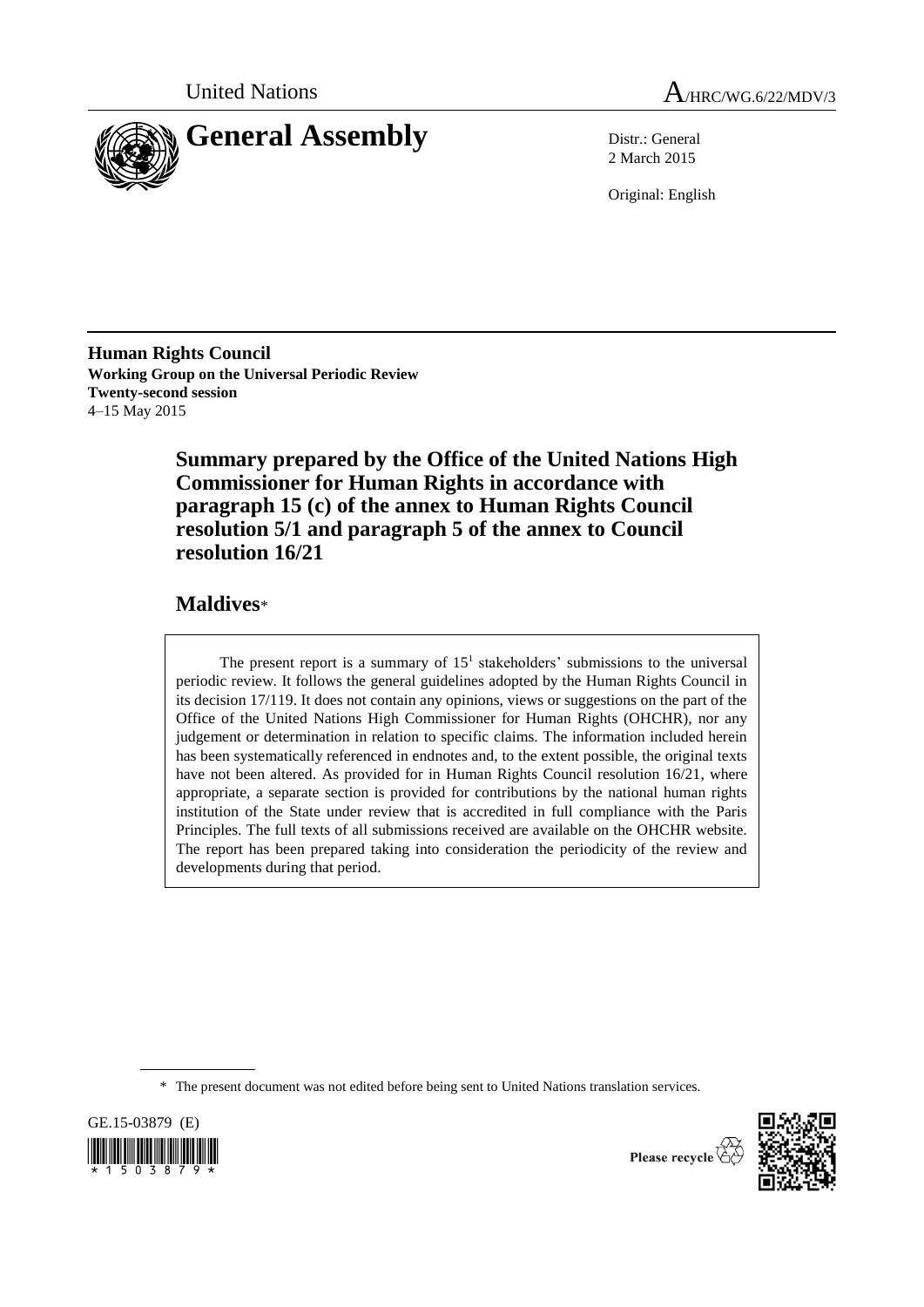# **Information provided by stakeholders**

# **A. Background and framework**

# **1. Scope of international obligations**<sup>2</sup>

1. Amnesty International (AI) reported that the Maldives had taken steps to implement some recommendations made during its previous  $UPR$ ,<sup>3</sup> which included accession to the Rome Statute of the International Criminal Court.<sup>4</sup>

2. Transparency Maldives (TM) referred to positive actions taken by the Government to implement UPR recommendations,<sup>5</sup> including the ratification of ILO fundamental conventions and recommended that Maldives bring its domestic law in line with international human rights commitments.<sup>6</sup> TM appreciated the Government for voicing its commitment to accede to  $ICRMW<sup>7</sup>$  and Joint Submission 1 (JS1) recommended that Maldives not delay any further the ratification of ICRMW.<sup>8</sup>

3. Commonwealth Human Rights Initiative (CHRI) recommended that the Government work towards ratifying ICCPR OP-2 and abolishing the death penalty.<sup>9</sup>

4. Maldivian Democracy Network (MDN) recommended that the Maldives immediately accede to ICPPED.<sup>10</sup>

5. Referring to Maldives' voluntary commitment in its candidature for election to the Human Rights Council,<sup>11</sup> Advocating the Rights of Children (ARC) recommended that the Government promptly ratify OP-CRC-IC and Palermo Protocol.<sup>12</sup>

6. Welcoming as a positive development that Maldives partially accepted recommendations to withdraw its reservation to article 21 of the CRC,<sup>13</sup> ARC recommended that the reservation made to that Article be reviewed with a view to withdrawing or limiting it. $14$ 

7. According to JS4, Maldives continued to retain reservations to Article 16 of CEDAW, despite having partially accepted the recommendations <sup>15</sup> to lift the reservations during the first UPR cycle in  $2011$ .<sup>16</sup> Human Rights Commission of the Maldives (HRCM) recommended that Maldives remove the reservations to Article 16.<sup>17</sup>

#### **2. Constitutional and legislative framework**

8. Regarding the review period, ARC pointed out that within the space of three years, three different governments came to power with varying levels of consideration being given to Maldives' human rights obligations.<sup>18</sup>

9. Noting the announced "legislative agenda 2014-2018" in 2013, TM called upon Maldives to speedily assess reforms of existing legislation, and ensure that any new legislation contained within the agenda are fully compliant with international human rights commitments.<sup>19</sup>

10. ARC reported that while the new Penal Code, which would come into effect in 2015, was a remarkable improvement on its predecessor, some provisions in the Code fell short of Maldives' international commitments. For example, minors could still be sentenced to death. 20

11. HRCM recommended that Maldives enact the evidence bill, witness protection bill, criminal procedure code and the juvenile justice bill; <sup>21</sup> and enact important laws leaving no room for inconsistencies in judicial decision-making.<sup>22</sup>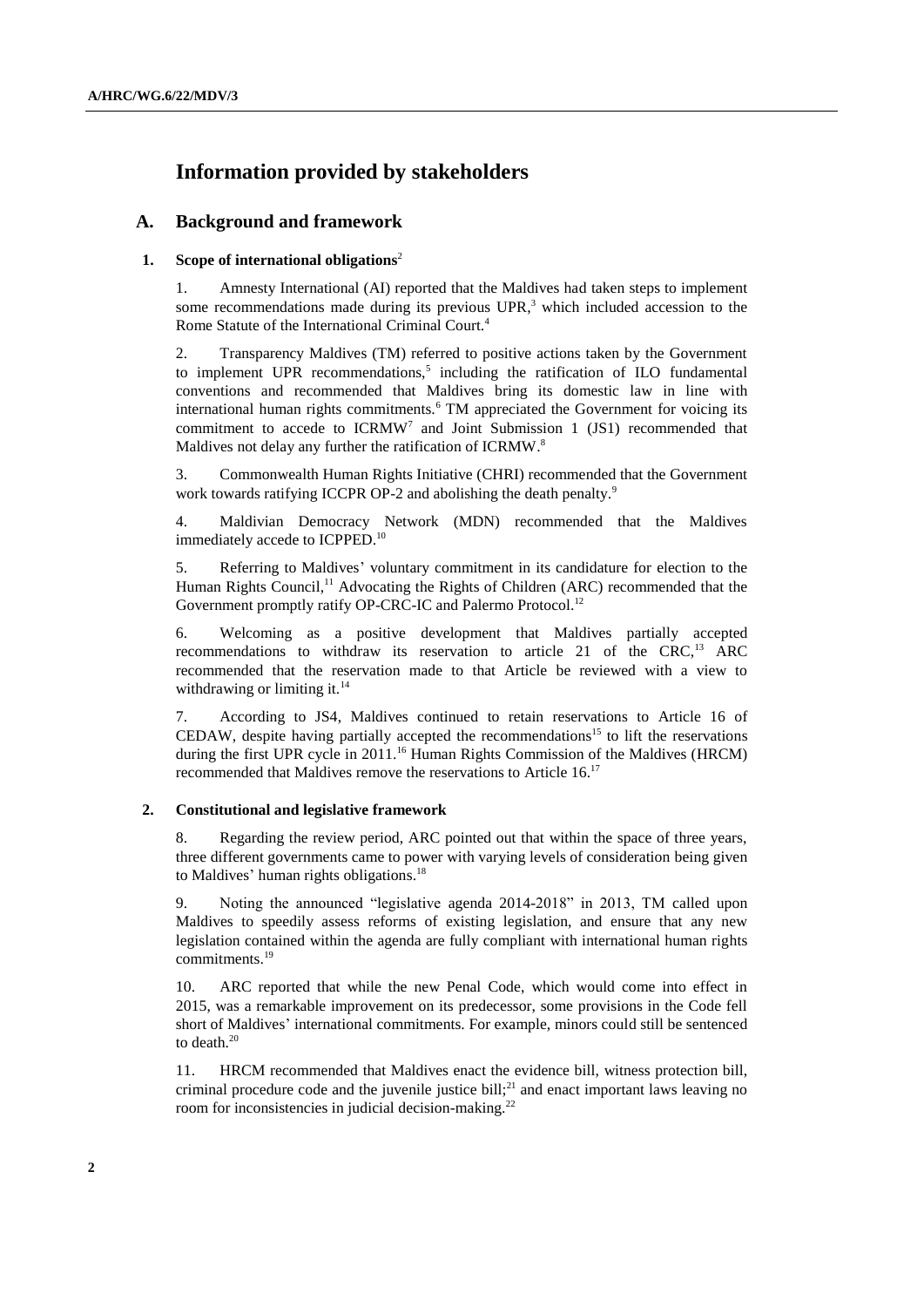# **3. Institutional and human rights infrastructure and policy measures**

12. AI reported that following the publication, in September 2014, of the HRCM submission for the upcoming UPR of Maldives, the Supreme Court summoned the HRCM.<sup>23</sup> AI recommended that Maldives guarantee the independence of the HRCM to carry out its work free from political interference or any intimidation by the authorities.<sup>24</sup>

# **B. Cooperation with human rights mechanisms**

13. According to International Service for Human Rights (ISHR), the Ministry of Foreign Affairs set up a coordinating committee during the first cycle of the UPR to ensure the involvement of civil society. However, only one meeting had been held after the UPR Working Group in November 2011.<sup>25</sup> AI recommended that Maldives ensure that relevant stakeholders can participate freely in the UPR process.<sup>26</sup>

# **Cooperation with special procedures**

14. Noting that two country visits had been undertaken since the last UPR, $^{27}$  CHRI recommended that the Government implement the recommendations of the Special Rapporteurs on the human rights of Internally Displaced Persons and on independence of judges and lawyers. 28

15. With a view to addressing on-going challenges on the ground, ISHR recommended that Maldives extend invitations to particular Special Rapporteurs, including on freedom of expression.<sup>29</sup>

# **C. Implementation of international human rights obligations, taking into account applicable international humanitarian law**

#### **1. Equality and non-discrimination**

16. Consistent with recommendations made during the previous review, $30 \text{ JS4}$  reported on an important development with the preparation of the draft gender equality law. The bill seeks to increase compliance of domestic legislation with CEDAW, is supportive of temporary special measures to increase women's participation in all areas. However, a gender equality policy had yet to be determined. Gender mainstreaming had been a policy strategy in the past, although its current status was unclear. JS4 recommended that Maldives expedite the process to pass the draft gender equality law and establish clear policies on gender equality with a focus on gender mainstreaming.<sup>31</sup>

17. JS4 reported that women's participation in the media was significant although women were largely absent in leadership positions.<sup>32</sup> JS4 made recommendations to address concerns regarding the stereotyping of women in the media, with victim-blaming a worrying trend, and lack of a regulatory framework to monitor dissemination of such content.<sup>33</sup>

18. HRCM stated that conservative beliefs promoting women as inferior to men were being spread at an alarming level. HRCM referred to reports of unregistered marriages encouraged by some religious scholars claiming that registering marriages with the Courts were un-Islamic and unnecessary. State institutions acknowledged this information and raised concerns that children born to such marriages could face serious legal issues. Similarly, women in such marriages were bound to face social and legal consequences.<sup>34</sup> JS1 made recommendations to address those issues, including that the Government, in public consultation and in collaboration with civil society, conduct a full review of the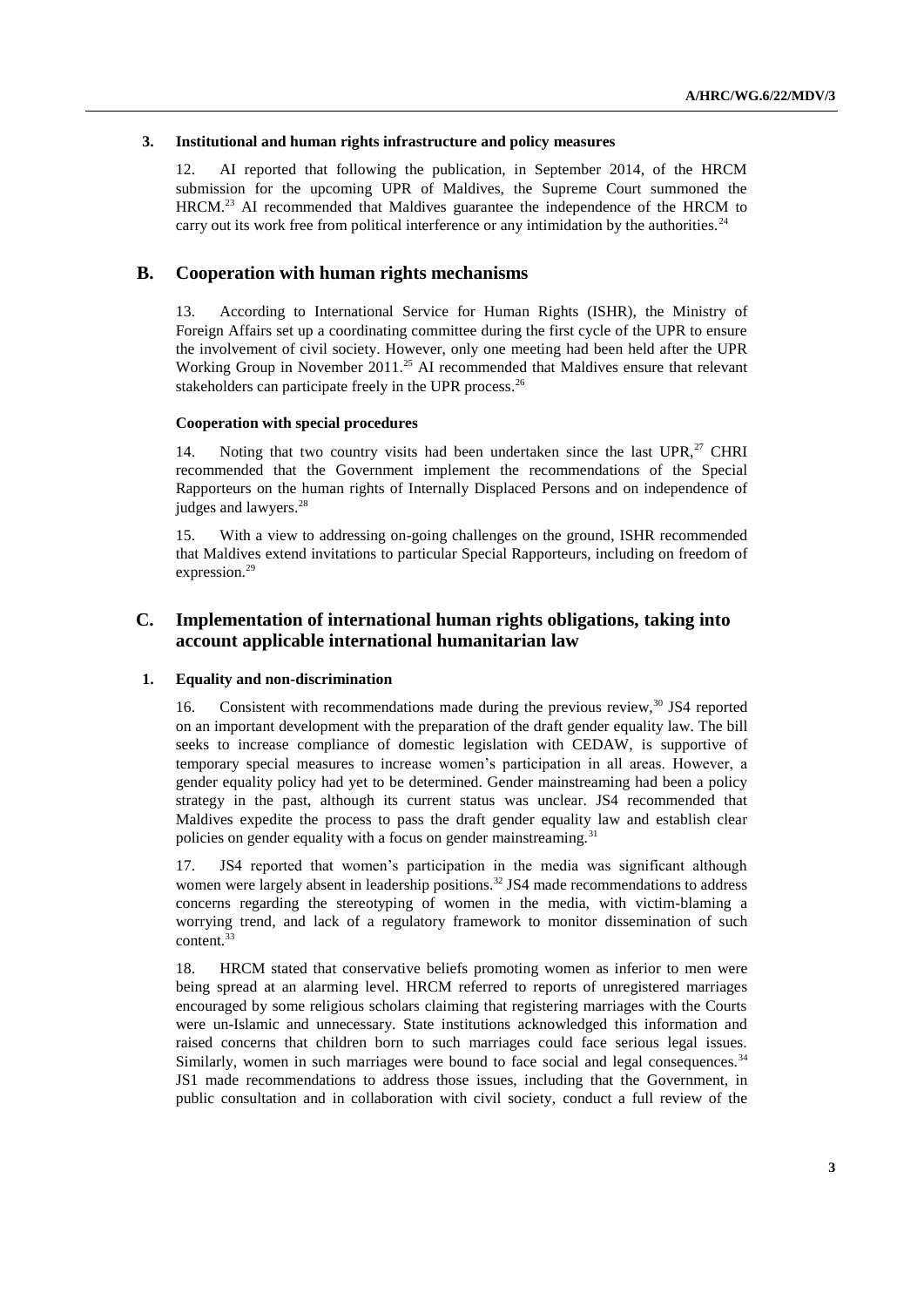Family Law,<sup>35</sup> according to which girls and women were subject to the will of their paternal guardians.<sup>36</sup>

19. HRCM indicated that children born out of wedlock faced discrimination and as paternity testing was not admissible evidence in court such children would be denied father's name, inheritance and child maintenance.<sup>37</sup>

20. AI stated that the Constitution required Maldivian citizens to be Muslims and blocked right to citizenship for Maldivians who professed no belief or adhered to other religious beliefs. The Constitution sanctioned further discrimination against branches of Islam by stipulating that only "a Muslim and a follower of a Sunni school of Islam" can be the president, a cabinet minister, a judge or a member of parliament.<sup>38</sup> AI recommended that Maldives: withdraw the reservation to Article 18 of ICCPR; remove provisions in national legislation that restrict freedom of thought, conscience and religion, including Article 9.d of the Constitution, which bar non-Muslims from being Maldivian citizens.<sup>39</sup>

#### **2. Right to life, liberty and security of the person**

21. AI indicated that Maldives had only accepted to commit to maintaining a moratorium on the death penalty<sup>40</sup> and that limited commitment now appeared to be jeopardized. <sup>41</sup> Child Rights International Network (CRIN) reported that the new Penal Code adopted in 2014 still allowed for children to be sentenced to death for certain crimes.<sup>42</sup> CHRI referred to new regulations adopted in 2014 on Investigation and Execution of Sentence for Wilful Murder.<sup>43</sup> According to JS1, the regulation stated that the convicted may be executed by lethal injection provided that the Supreme Court upheld the death sentence, and all heirs of the victim desired *qisaas*. <sup>44</sup> CHRI reported that an amendment to the Clemency Act had removed the Presidential power to commute death sentences to life in prison.<sup>45</sup> Reporting that the State had yet to establish an independent forensic institution to provide accurate information to make an impartial decision on matters concerning administration of death penalty, HRCM recommended that Maldives establish such an institution and abolish the death penalty for minors.<sup>46</sup> JS1 recommended that Maldives revoke the Regulation on the Implementation of the Death Penalty and revert to the longheld moratorium on the death sentence in Maldives.<sup>47</sup>

22. HRCM stated that 21 murder cases were recorded since 2010, most of which were gang-related and referred to a study alleging that gang-related violence was mainly linked to politicians or business persons who paid gangs to carry out violent acts. HRCM recommended that Maldives take immediate action to eliminate gang-related violence; and develop long-term plans to ensure the security of persons.<sup>48</sup>

23. CHRI noted that in 2014, the landmark Anti-Torture Act came into force, and that since the last UPR, the Prisons and Parole Act had become operational, setting out inmates' rights and providing for a prison regulatory body to oversee prison administration and discipline and facilitate a complaints mechanism.<sup>49</sup>

24. JS1 was gravely concerned that reports of torture in prisons and detention centres had begun to increase.<sup>50</sup> HRCM reported that a total of 304 torture allegations had been lodged at HRCM, of which 74 had been investigated from 2010 to July 2014. However, none of those cases were sent to prosecution due to lack of sufficient evidence.<sup>51</sup>

25. AI referred to the alleged violent campaign of police officers against the Maldivian Democratic Party members during the period when former President Nasheed resigned in controversial circumstances in 2012. <sup>52</sup> JS1 recommended that the Government fully comply with recommendations made by the Police Integrity Commission and the HRCM with regard to the actions of the police on 6-8 February 2012.<sup>53</sup> JS5 also reported that excessive force was used against demonstrators during the electoral crisis of 2013.<sup>54</sup>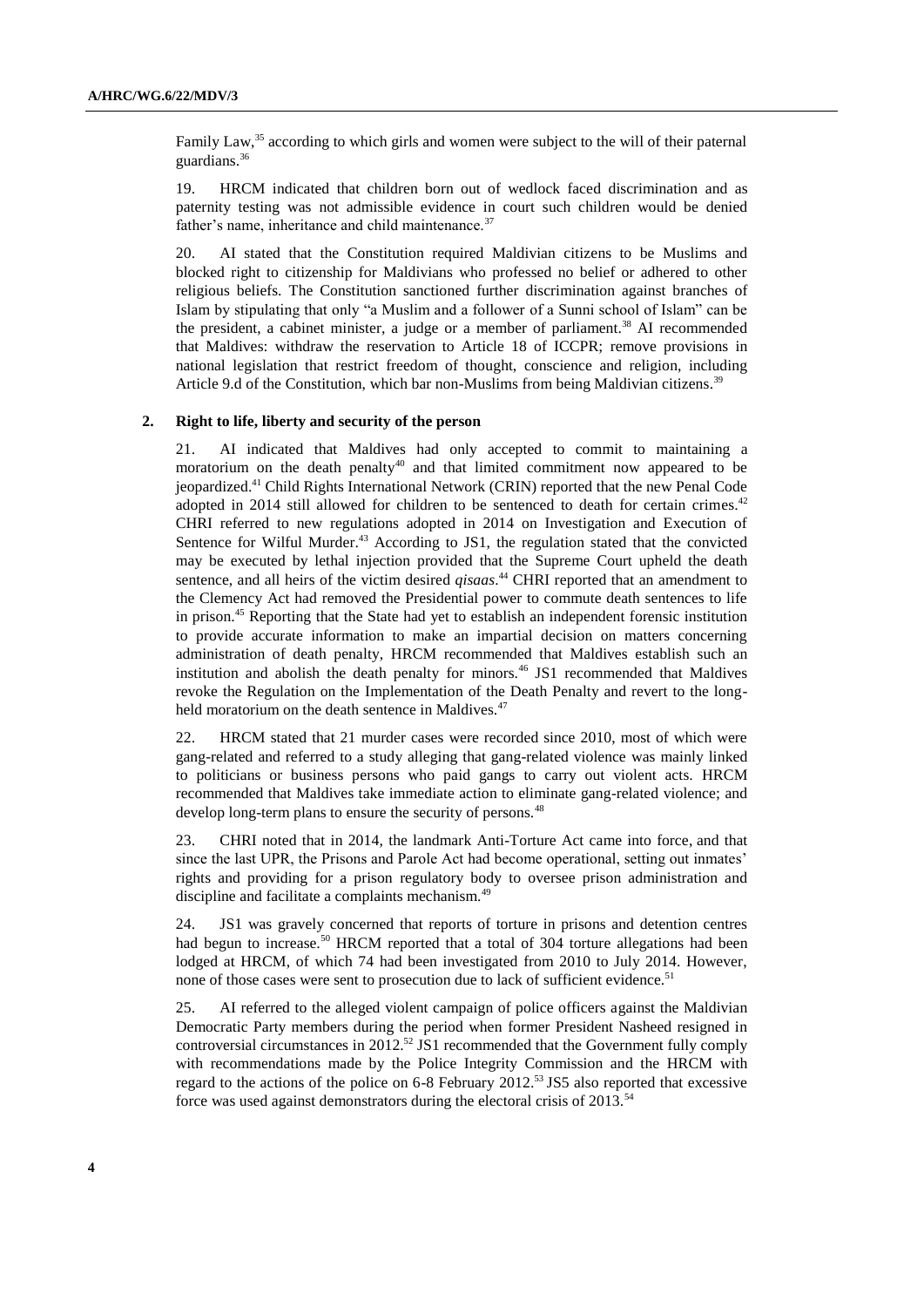26. AI reported that Maldives had failed to implement the accepted recommendations from a number of States to abolish flogging or to introduce a moratorium on flogging.<sup>55</sup> In only one case, that of a 15-year-old girl, did the Government mount a strong appeal to the High Court against a flogging sentence, which led to her acquittal.<sup>56</sup> JS1 noted that women continued disproportionately to receive flogging sentences. <sup>57</sup> JS4 referred to data from the Criminal Court that between 2005 and 2011, in 85 percent of cases, *hadd* punishment for adultery affected women.<sup>58</sup> JS1 and AI indicated that the punishment was often meted out on the basis of confessions, and women confessed more than men.<sup>59</sup> AI recommended that Maldives impose an immediate moratorium on flogging, with a view of abolishing it in law; and commute all sentences of flogging.<sup>60</sup>

27. Global Initiative to End All Corporal Punishment of Children urged Maldives to use the opportunities presented by current law reforms, including the children's bill, to prohibit all forms of corporal punishment in all settings, including the home and as a criminal sentence.<sup>61</sup>

28. HRCM indicated that in the State's only psychiatric institution, despite recommendations for change, geriatric patients, and patients enduring mental illnesses and persons with disabilities were accommodated without proper categorization.<sup>62</sup>

29. HRCM reported that inappropriate disciplinary measures against children persisted in most institutions sheltering juveniles.<sup>63</sup> ARC recommended that Maldives promptly approve and implement the National Minimum Standard Guidelines and Standard Operational Procedures for children's shelters to ensure that decisions are based on the best interests of the children.<sup>64</sup>

30. JS4 reported that the ratification of the Domestic Violence Prevention Act in 2012 criminalising domestic violence was a historic development for women's rights.<sup>65</sup> JS1 reported that victims and survivors of domestic violence systematically failed to get justice because the judicial system favoured confessional rather than forensic evidence.<sup>66</sup> HRCM also reported that lack of sensitivity among law enforcement and judiciary towards domestic violence (DV) were fundamental issues faced in implementing the DV Act. $67$  JS4 recommended that Maldives: expedite establishing effective and functional women's shelters for victims of gender based violence, including DV; and establish an effective legal aid mechanism to support victims of gender based violence, including DV.<sup>68</sup>

31. HRCM reported that violence against children took place in all settings. Only a small proportion of reported child abuse victims get justice due to systemic failures and challenges, including delays in obtaining evidence. <sup>69</sup> CHRI alleged that survivors of sexual abuse, accused of fornication (a *Hadd* offence), were sentenced to flogging.<sup>70</sup> MDN referred to reports of increasing: numbers of child marriages, refusal by parents to immunise children, female genital mutilation (FGM), and the growing number of girls being withdrawn from schools.<sup>71</sup> JS1 expressed particular concern that FGM was encouraged and promoted in a statement of the Vice-President of the Fiqh Academy.<sup>72</sup>

32. ARC recommended that the Maldives: complete the enactment of the draft child protection act in line with CRC, by including provisions to counter child, early and forced marriage; <sup>73</sup> and repeal Article 14 of the Child Sex Abuse Offenders (Special Provisions) Act, which allegedly perpetuated and exacerbated child, early and forced marriage.<sup>74</sup>

33. ARC commended Maldives for adopting the Prevention of Human Trafficking Act 2013 and recommended its full implementation through guidelines and procedures required by the Act to identify child victims of trafficking and to provide humanitarian and legal assistance to potential child victims.<sup>75</sup> Related recommendations were made by HRCM.<sup>76</sup>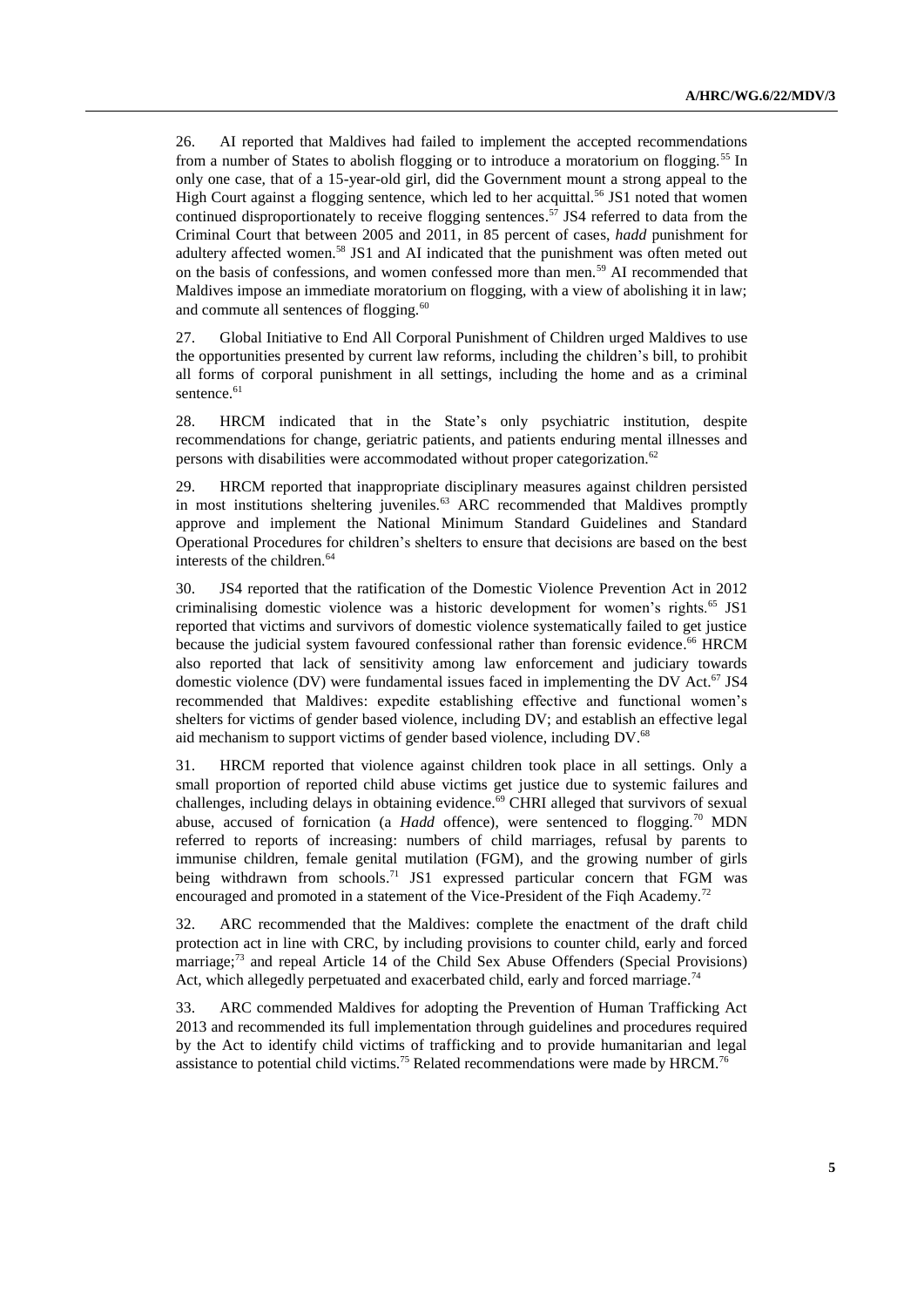#### **3. Administration of justice, including impunity, and the rule of law**

34. Issues relating to the administration of justice were raised in about nine submissions. 77

35. AI stated that most judges were appointees of a former president and head of the judiciary, who held considerable power during his 30-year rule that ended in 2008. All judges serving on 7 August 2008, when the new Constitution came into force, were to be evaluated by the Judicial Service Commission (JSC) within two years and reappointed "in accordance with law". However, before such a law was passed, the JSC had drawn up its own regulations which enabled it to reappoint all judges without seriously scrutinizing their qualifications.<sup>78</sup>

36. AI reported that since the last UPR, the government had taken no visible action to ensure that standards of judicial independence and impartiality were upheld and monitored. For instance, there had been no action to strengthen the impartiality of the JSC.<sup>79</sup> JS1 recommended that the Government and Parliament expedite all necessary actions in order to fully implement Article 285 of the Constitution, amend the criterion for appointment of judges according to Article 149 of the Constitution, and hold accountable those in charge of conducting discipline of judges, namely the JSC.<sup>80</sup>

37. TM reported that in February 2014, the Supreme Court instigated a contempt of court charge under its new *Suo Motu* regulation (court acts on its own initiative) against the Elections Commission members. In March 2014, the Supreme Court ruled to remove the Elections Commission President and Vice President from the Elections Commission. Their expulsion was reportedly contrary to the Constitutional provisions on dismissal of Elections Commission members. The ruling might derail constitutionally-guaranteed fundamental human rights protections such as the right to appeal. The larger implications of the Court's interpretations of contempt of court without strong procedures in place was that severe restrictions were placed on constitutionally guaranteed freedoms and violated principles of separation of powers and upholding the autonomy of independent commissions.<sup>81</sup> TM recommended that Maldives: amend the *Suo Motu* regulation to ensure it does not violate fundamental rights principles; and refrain from misconstruing principles of judicial independence and ensure the principle of separation of powers is fully respected. $82$ 

38. Regarding the lack of tolerance to criticism of the judiciary, ISHR reported that in January 2014, a prominent lawyer was found to be in contempt of court and suspended from all courts. He had allegedly questioned the Supreme Court verdict that invalidated the first round of results of the presidential election, stating that it was unconstitutional.<sup>83</sup> ISHR and JS1 reported that the Supreme Court adopted new regulations criminalizing contempt of court in July 2014.<sup>84</sup>

39. TM pointed out that during the review period, the executive interfered with judicial independence on a number of occasions, including the locking of the Supreme Court premises, the arrest of the chief judge of the criminal court in 2012, and the irregular conduct of the trial of President Nasheed in 2012. 85

40. MDN reported that the Registrar of NGOs announced the dissolution of the Bar Association of Maldives (a private initiative by local lawyers due to the absence of a statutory lawyers' regulatory body) following a ruling by the Supreme Court.<sup>86</sup>

41. AI reported that most judges had no formal training in law, <sup>87</sup> yet exercised considerable discretion – often based on their own interpretation of Islamic law – in determining both the offence and its appropriate punishment.<sup>88</sup>

42. CRIN recommended that Maldives: explicitly prohibit and enforce prohibitions on capital punishment, life imprisonment and corporal punishment for persons under 18 years of age, under all systems of justice and without exception to ensure full compliance with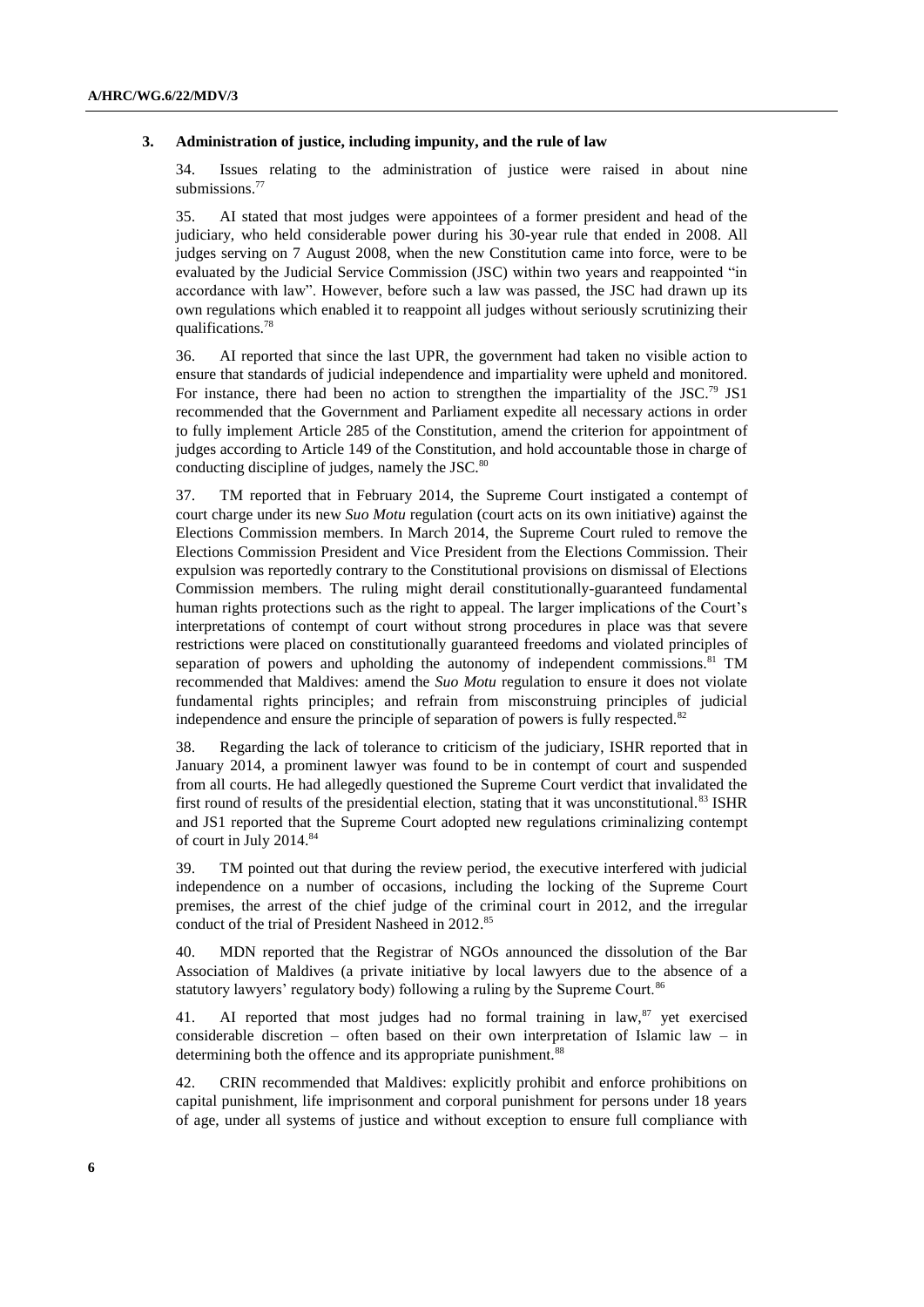international standards; and provide disaggregated data about sentences handed down to children by offence committed and date, as well as information about children in detention, including gender, age and length of time spent in pre-trial detention in each case.<sup>89</sup>

#### **4. Right to privacy**

43. While noting that Maldives rejected all previous UPR recommendations related to sexual orientation and gender identity,<sup>90</sup> CHRI made recommendations, including that the Government work towards de-criminalising same-sex sexual conduct by initially establishing a moratorium on prosecutions.<sup>91</sup>

# **5. Freedom of religion or belief, expression, association and peaceful assembly, and right to participate in public and political life**

44. AI alleged that with the emergence of vigilante religious groups that created and executed their own laws and the government's persistent failure to bring them to justice, the protection of the rights to freedom of thought, conscience and religion and freedom of expression was worse than at the time of the previous UPR.<sup>92</sup>

45. Referring to allegations that supporters of religious tolerance were attacked ISHR reported that in October 2012, Maldivian MP, Dr. Afrasheem Ali, an Islamic moderate and advocate for certain rights within Islam, was stabbed to death outside his home.<sup>93</sup> According to European Centre for Law and Justice (ECLJ), in November 2011, the Ministry of Islamic Affairs banned a controversial blog written by a freelance journalist and religious freedom campaigner,<sup>94</sup> who, JS5 noted, was stabbed several months later.<sup>95</sup> According to AI, those attacks took a new form in June 2014 when a vigilante religious group kidnapped several young men for hours, ill-treated them and warned them not to promote "atheism". None of the kidnappers had been brought to justice, even though the identities of some of them were allegedly known to the victims.<sup>96</sup>

46. JS3 reported on the disappearance in August 2014 of Ahmed Rilwan.<sup>97</sup> AI noted that he was a well-known journalist with Minivan News who had allegedly been investigating the activities of vigilante religious groups.<sup>98</sup> AI recommended that Maldives investigate thoroughly the possible abduction or enforced disappearance of Rilwan and bring to justice those responsible in a fair trial.<sup>99</sup> MDN additionally recommended that the Government disclose to the UN Human Rights Council, in confidence if necessary, the status of the search for the disappeared journalist, Rilwan.<sup>100</sup>

47. ECLJ and MDN reported on the Religious Unity Act which regulated Islamic preaching and practices.<sup>101</sup> Furthermore, MDN alleged that the Minister of Islamic Affairs had acknowledged extremism in the Maldives around mid-2012, although no action was taken on the issue.<sup>102</sup> ECLJ also reported that intolerance towards other religions had been manifested via attacks on cultural symbols in Maldives. In 2011, monuments given to the Maldives by the South Asian Association for Regional Cooperation were damaged because they allegedly depicted "anti-Islam" objects of worship. In 2012, artefacts in the National Museum were vandalized, reportedly leading to the destruction of "99 percent" of Maldives' pre-Islamic history".<sup>103</sup>

48. JS3 reported that the situation with regard to press freedom and protection of freedom of expression and journalists in Maldives had sharply deteriorated between 2010 and 2014.<sup>104</sup> JS5 referred to a report by the Maldives Broadcasting Commission released in May 2014 in which 84 percent of journalists interviewed stated that they had been threatened in person, via telephone calls and on social media between 2011 and 2013. Journalists reportedly said that those threats primarily came from political parties, gangs and religious extremists. 43 percent of the journalists did not report those threats to the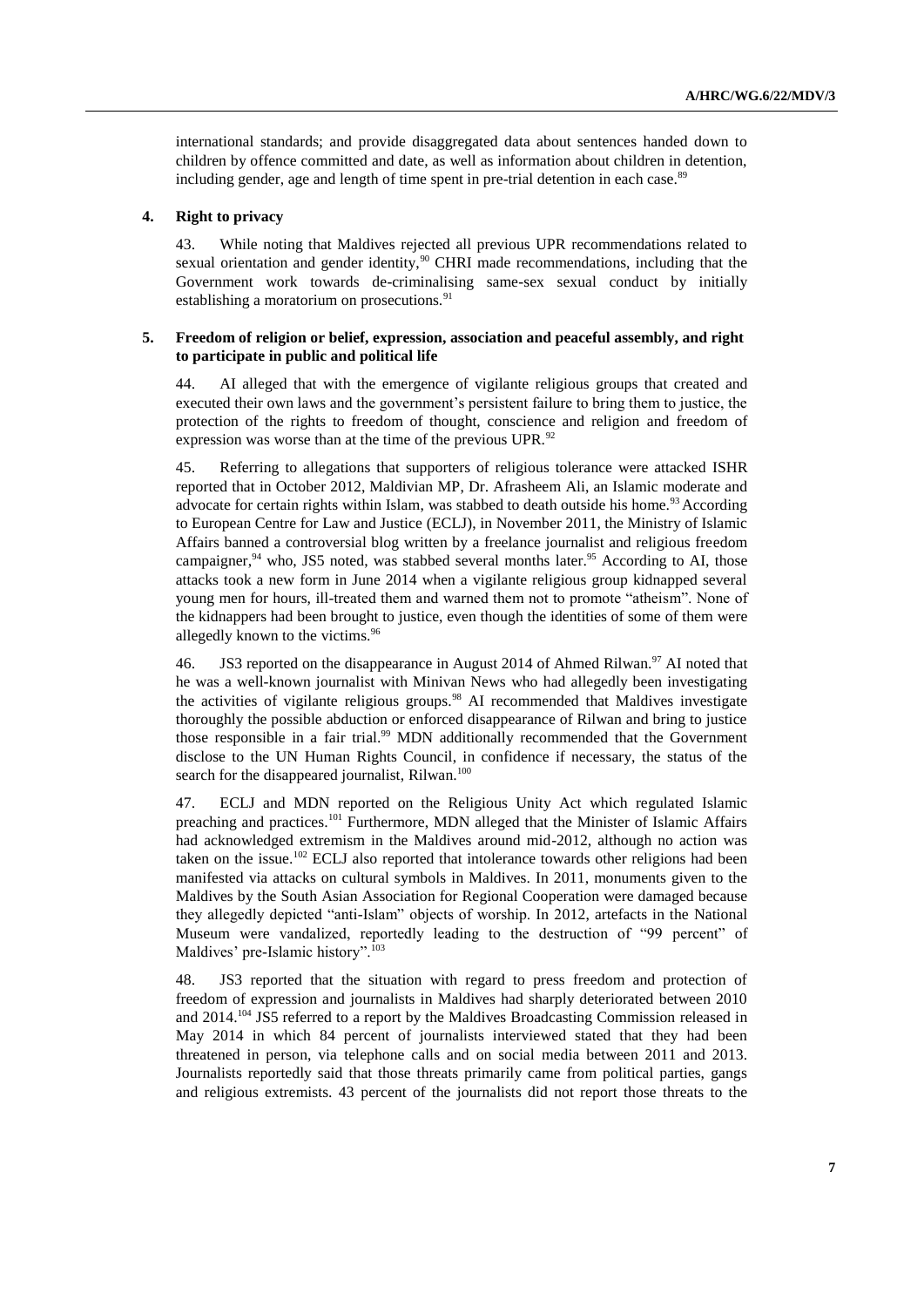police. Journalists said that those threats made them reluctant to report on sensitive matters.<sup>105</sup>

49. JS5 reported that in July 2012, there was a spate of attacks on journalists that were covering protests. They were attacked by both the police and the protesters, resulting in several journalists being injured. JS5 reported that, on 22 February 2013, two senior female members of the Maldives Broadcasting Commission were attacked with corrosive fluid.<sup>106</sup> JS3 reported on a second attack on 22 February 2013, when Head of News at Raajje TV was brutally attacked with an iron  $rod<sub>1</sub><sup>107</sup>$  and MDN alleged that the incident took place days after he reported on judicial corruption.<sup>108</sup>

50. JS5 reported that, on 30 January 2012, the office of DhiTV was attacked with bricks after broadcasting anti-government protests.<sup>109</sup> JS3 stated that Television Maldives (TVM) was physically attacked on 7 Feb 2012 by the security forces and then opposition politicians and activists. That attack had not been investigated to date.<sup>110</sup> JS3 reported that Villa TV was also attacked in March 2012. Those incidents were investigated and those responsible prosecuted.<sup>111</sup> CHRI stated that the station of Raajje was the target of an arson attack, in October 2013.<sup>112</sup> JS3 reported that, while CCTV footage showed the attackers, the investigation was not yet completed and no one had been prosecuted for the attack.<sup>113</sup> According to JS5, the Supreme Court, on 19 October 2013 mere days after the arson attack, ordered a police investigation into Raajje TV's CEO and head of the news department for reporting on an alleged sex scandal involving a judge. $114$ 

51. According to JS3, the Parliamentary Privileges Act threatened press freedom and posed serious challenges for free and independent journalism.<sup>115</sup> HRCM explained that the Act could be used to force journalists to reveal their source.<sup>116</sup> JS5 recommended that sections  $17(a)$  and  $18(b)$  of the Parliamentary Privileges Act be repealed.<sup>117</sup>

52. According to TM, another restriction on freedom of expression was the promulgation in September 2014 of the regulation prohibiting the publishing of literary works without the prior approval of the State and putting in place a bureaucratic censorship regime. TM recommended that Maldives immediately remove restrictions on media freedom and freedom of expression by repealing problematic provisions and amending the recent regulation on publication of literature in conformity with the Constitution and international norms.<sup>118</sup>

53. With reference to UPR recommendations on freedom of the media and expression,<sup>119</sup> TM welcomed the State's ratification of the domestic Right to Information Act in 2014 as a positive contribution to good governance and reiterated the importance of the expedient implementation of its provisions.<sup>120</sup> ISHR also reported that, under the Act, an 'independent' Commissioner of Information was appointed by the President and endorsed by Parliament in July 2014. The Act provided for whistle-blowing protection, aimed at enhancing access to information for the public and media.<sup>121</sup>

54. JS3 stated that the Supreme Court Regulations on Contempt of Court prevented media from reporting on Courts, and Court cases, as any reporting could be deemed to be in contempt of Court; and that some reporters remained charged with contempt of Court for reporting.<sup>122</sup>

55. While the recently endorsed Freedom of Peaceful Assembly Act encompassed positive developments, HRCM reported that it also raised concerns including over the requirement to accredit reporters.<sup>123</sup> According to MDN, the Act gave wide discretionary powers to the police in dispersing assemblies and protecting participants in assemblies.<sup>124</sup> CHRI reported that the Act outlawed gatherings outside the private residences of the President and Vice-President, certain government buildings, tourist resorts, ports and airports without prior approval of the police.<sup>125</sup> JS5 recommended that: the Act be repealed; best practices forwarded by the Special Rapporteur on the right to peaceful assembly be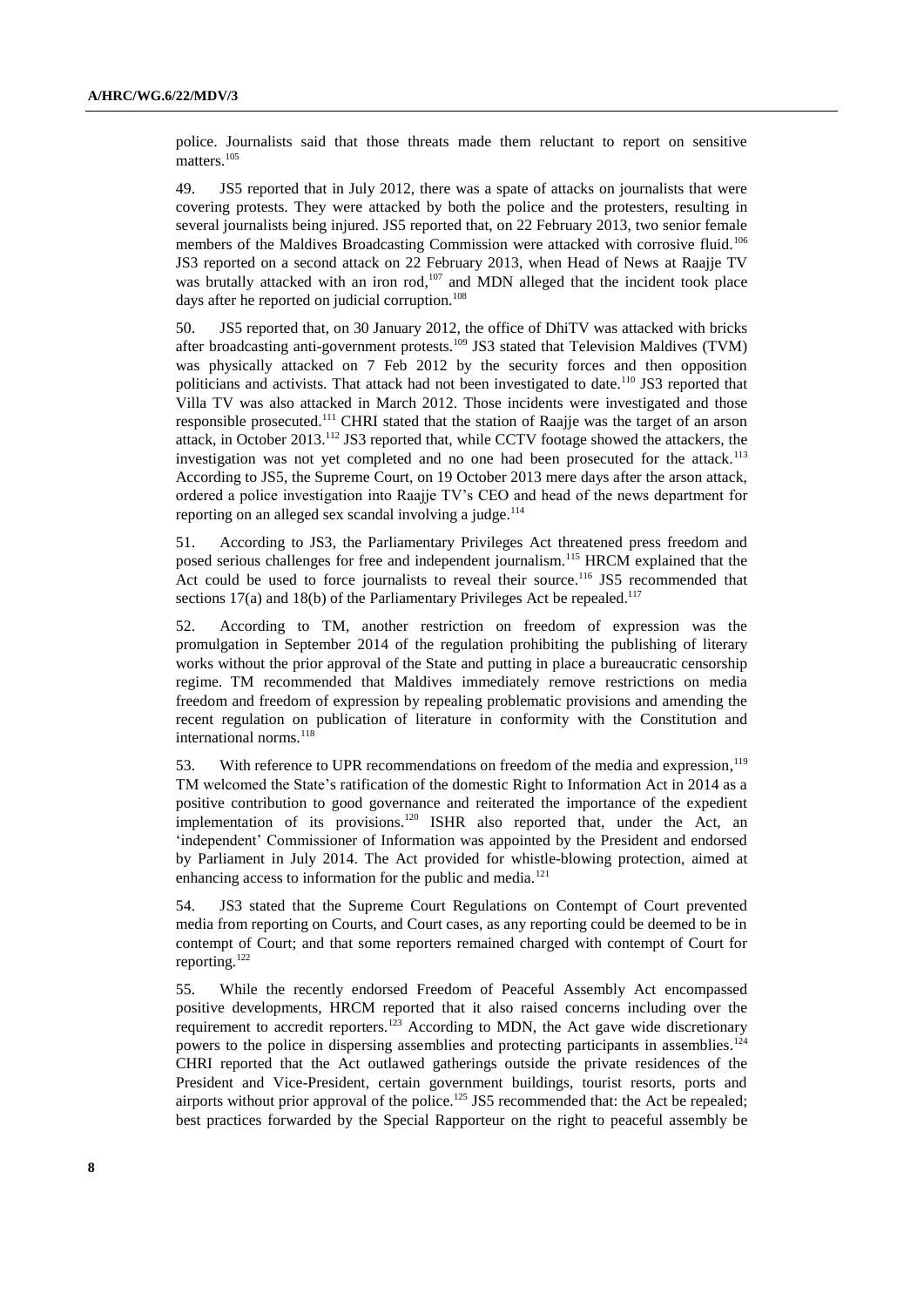adopted, which call for notification rather than permission to assemble; the use of excessive force in the dispersal of protests be publicly condemned and a formal investigation into such instances launched; and security forces in charge of crowd control be equipped with non-lethal weapons and provided training on humane means of crowd control and on the UN Basic Principles on the Use of Force and Firearms.<sup>126</sup>

56. HRCM reported that some NGOs advocating for human rights and democracy had been subjected to intimidation by state actors.<sup>127</sup> In its analysis of the 2003 Associations Act, JS5 pointed out that Articles 29 and 32 of the Act had the potential to be abused to punitively close civil society organizations. In 2013, for example, the then Minister for Home Affairs, who was also the NGO Registrar, announced his intention to close over 70 percent of legally registered NGOs for allegedly failing to adhere to reporting requirements provided in Article 29 of the Act.<sup>128</sup> JS5 and MDN reported on alleged threats of deregistration against specific organizations.<sup>129</sup> MDN further reported that the Ministry of Home Affairs announced in July 2014 that registration of NGOs that held the name "Maldives" would be rejected.<sup>130</sup> JS5 recommended that Maldives establish an independent impartial body with procedural safeguards to oversee the registration of CSOs and that the NGO registrar should not be a presidential appointee in order to protect the independence of the process.<sup>131</sup>

57. HRCM recommended that Maldives take measures to address the issue of threats and intimidation directed to parliamentarians, journalists or civil society activists to ensure their safety.<sup>132</sup>

58. JS5 noted that, in August 2014, the Attorney General stated that the Maldives was considering reforming the Associations Act.<sup>133</sup> TM stated that Maldives' acknowledged that the existing legal framework was limiting freedom of association and was not in line with international standards, and needed to be revised in order to align it with the 2008 Constitution to create a conducive environment for establishing a vibrant civil society. TM recommended that Maldives expedite the amendment of legislation to decriminalize unregistered and informal associations.<sup>134</sup>

59. JS1 reported that the international community observing elections in 2013 raised concerns on the conduct of the Supreme Court and the politicisation of the courts.<sup>135</sup> TM recommended that Maldives: remove limitations and ambiguity in legislation on minimal requirements to form and sustain political parties to bring it in line with international norms; address and resolve legal discrepancies and inconsistencies between the guidelines issued by the Supreme Court, and other related legal framework supporting elections; and secure the independence of the Elections Commission from state interference.<sup>136</sup>

60. JS4 reported that despite accepting recommendations to increase women's representation in public life, $137$  no significant improvement had occurred since 2010.<sup>138</sup> JS1 reported that the Elections Commission was an all-male body and about the recently announced all-male Sports Commission.<sup>139</sup> JS4 noted that among the 185 sitting judges in the country, only 9 are women. <sup>140</sup> JS4 highlighted the positive example of the national banking regulator's current gender-balanced Board and its 2014 policy to increase maternity leave for female employees to 6 months, an initiative that had no precedent.<sup>141</sup>

61. JS4 made detailed recommendations on the introduction of legislative quotas for women's representation, such as amending the Decentralisation Act 2010 to include a 30 percent quota for women for local council seats.<sup>142</sup>

## **6. Right to work and to just and favourable conditions of work**

62. HRCM reported that lack of transparency in distribution of service charge was a major reason for strike in tourism industry while not receiving full payment of overtime pay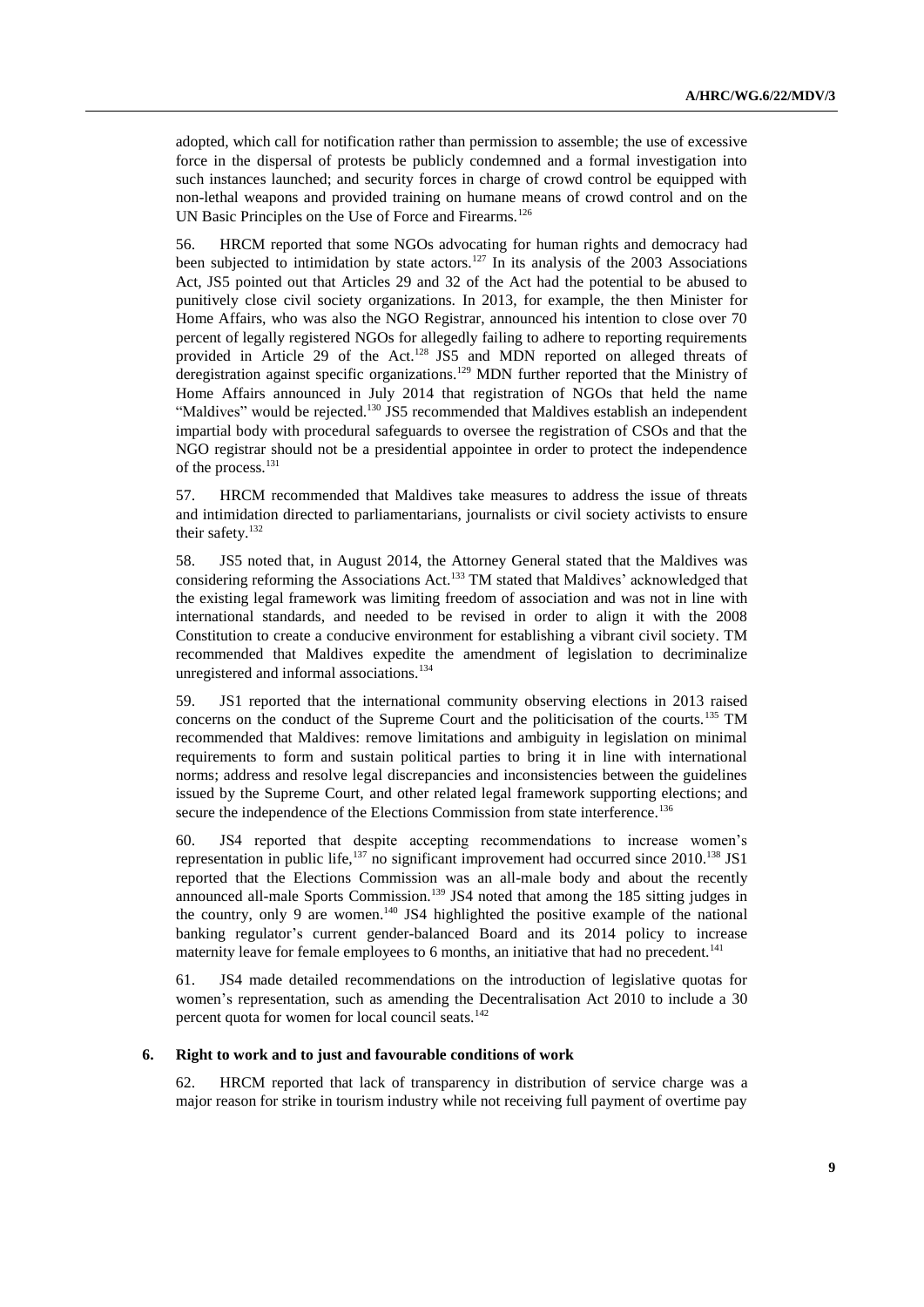was a grave concern raised by Teachers' Association. HRCM recommended that Maldives enact a law on industrial relations.<sup>143</sup>

63. HRCM stated that there was an alarming rise in unemployment especially among youth and women. Sexual harassment at the workplace remained a daunting reality. The bulk of complaints received by state institutions related to unfair dismissal, wage claims, breach of contract and violation of employment rights of migrant workers. The monitoring efforts of Government were hindered due to budgetary constraints. HRCM recommended that Maldives strengthen measures to ensure implementation of Employment Act.<sup>144</sup>

## **7. Right to social security and to an adequate standard of living**

64. Reporting that the non-existence of minimum wage had a detrimental effect for employees working in the private sector, especially migrant workers, HRCM recommended that Maldives establish a minimum wage and unemployment benefit.<sup>145</sup>

#### **8. Right to health**

65. JS4 noted that MDG5-B on universal access to reproductive health was not achieved.<sup>146</sup> JS1 stated that access to reproductive health care remained an issue for unmarried women due to criminalization of giving birth outside of wedlock and reporting by health caregivers, leading to illegal and unsafe abortion practices.<sup>147</sup> HRCM also referred to frequent media reports about infanticide and abandonment of infants.<sup>148</sup> JS4 recommended that Maldives establish and strengthen public health facilities to provide community-based, accessible, professional and confidential sexual and reproductive health information, education and services for young people, prioritising communities in the atolls and younger adolescents; and revise the core school curriculum to significantly increase and improve age-appropriate adolescent sexual and reproductive health education.<sup>149</sup>

66. HRCM reported that drug abuse remained a serious concern. There were no drug treatment services available during the period of remand and detention. There was no screening system for HIV/AIDS and STIs in the prison systems. HRCM recommended that Maldives: formulate an action plan to fully implement Drug Act and accelerate measures to expand the accessibility and availability of drug treatment; and take necessary actions to address HIV/AIDS related human rights issues, including prevention for high risk groups.<sup>150</sup>

# **9. Right to education**

67. HRCM reported that there were disparities in availability of educational services and opportunities for vocational training remained low. An effective system to improve teachers' performance needed to be in place. Many schools neglected to provide additional support for low performers. Lack of financial support to pursue higher education was a challenge. Right to education was not provided for children in conflict with the law, in pretrial detention and in prison. HRCM recommended that Maldives enact the Education bill; eradicate disparities in educational services; and progressively improve the quality of education.<sup>151</sup>

#### **10. Persons with disabilities**

68. HRCM reported that disability rights were not mainstreamed into Government policies and action plans. Many public buildings, including HRCM were not accessible for persons with disabilities<sup>152</sup> and made recommendations.<sup>153</sup> Noting the Maldives' commitments to improve the situation of persons with disabilities,<sup>154</sup> JS2 raised many concerns and made many recommendations,<sup>155</sup> including revision of the 2010 Disabilities Act for the strengthening of the independence, budget and other functions of the Disability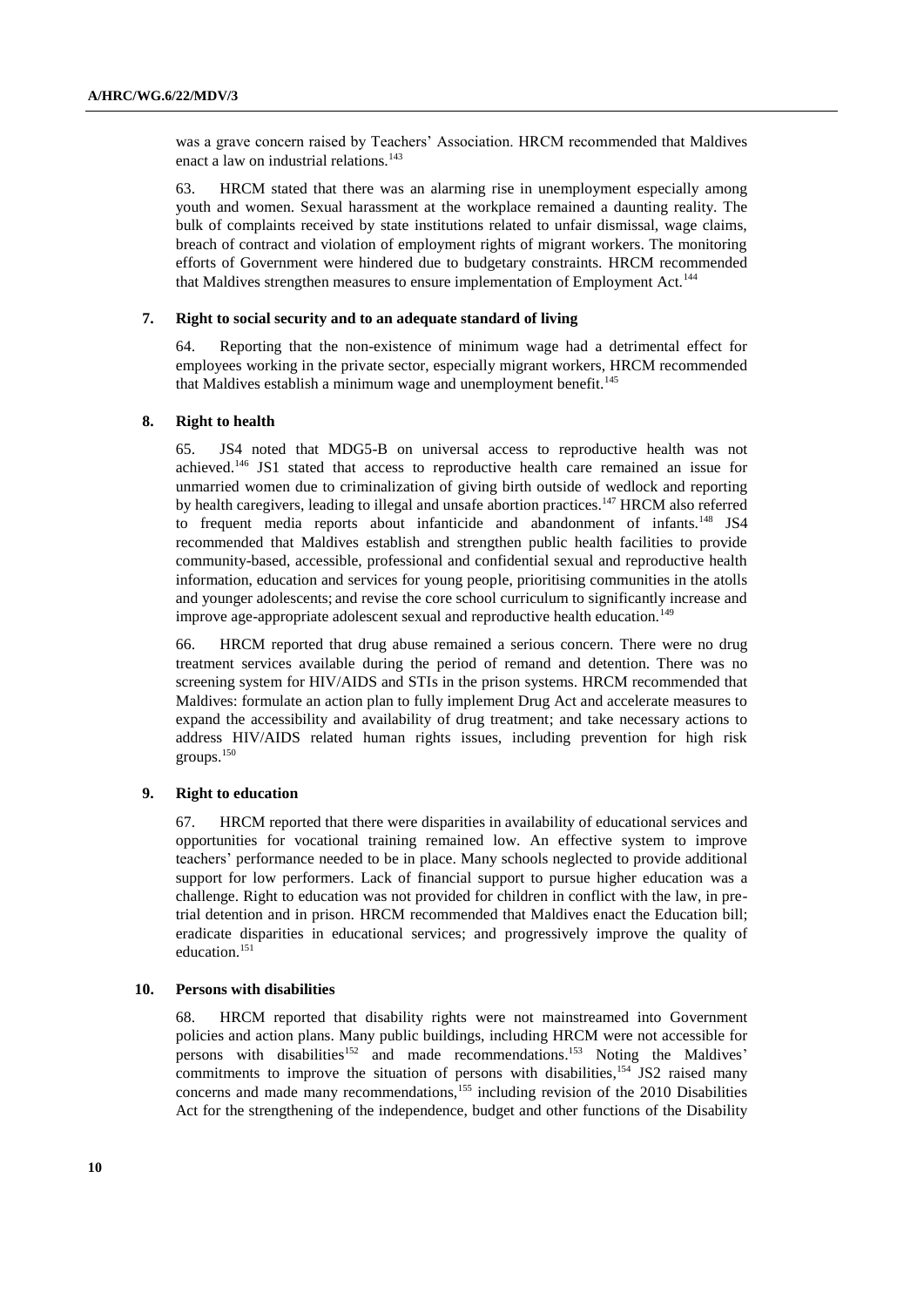Council. <sup>156</sup> JS2 reported that specific areas in dire need of capacity building included: teachers specially trained for inclusive education and special education needs classes; therapists who provide treatments that are relevant for persons with disabilities; and early detection and intervention. JS2 stated that international cooperation would be of vital assistance in three areas which had the potential for improvement in a relatively short period: access to education, access to health services and mainstreaming of the disability policy.<sup>157</sup>

## **11 Migrants, refugees and asylum seekers**

69. JS1 reported that an estimated 200,000 migrant workers lived in Maldives, 40,000 of whom were undocumented.<sup>158</sup> HRCM stated that there were countless reports of exploitation of migrant workers.<sup>159</sup> JS1 recommended that the Government make an inventory of the human rights situation of all migrant workers through a comprehensive study.<sup>160</sup> TM recommended that Maldives strengthen mechanisms for handling labour related complaints to make it more accessible to migrant workers.<sup>161</sup>

## **12. Internally displaced persons**

70. Reporting that, since the 2004 Tsunami, 252 persons still lived as internally displaced persons (IDPs) on 6 islands, HRCM recommended that the Maldives expedite provision of permanent housing for all IDPs.<sup>162</sup>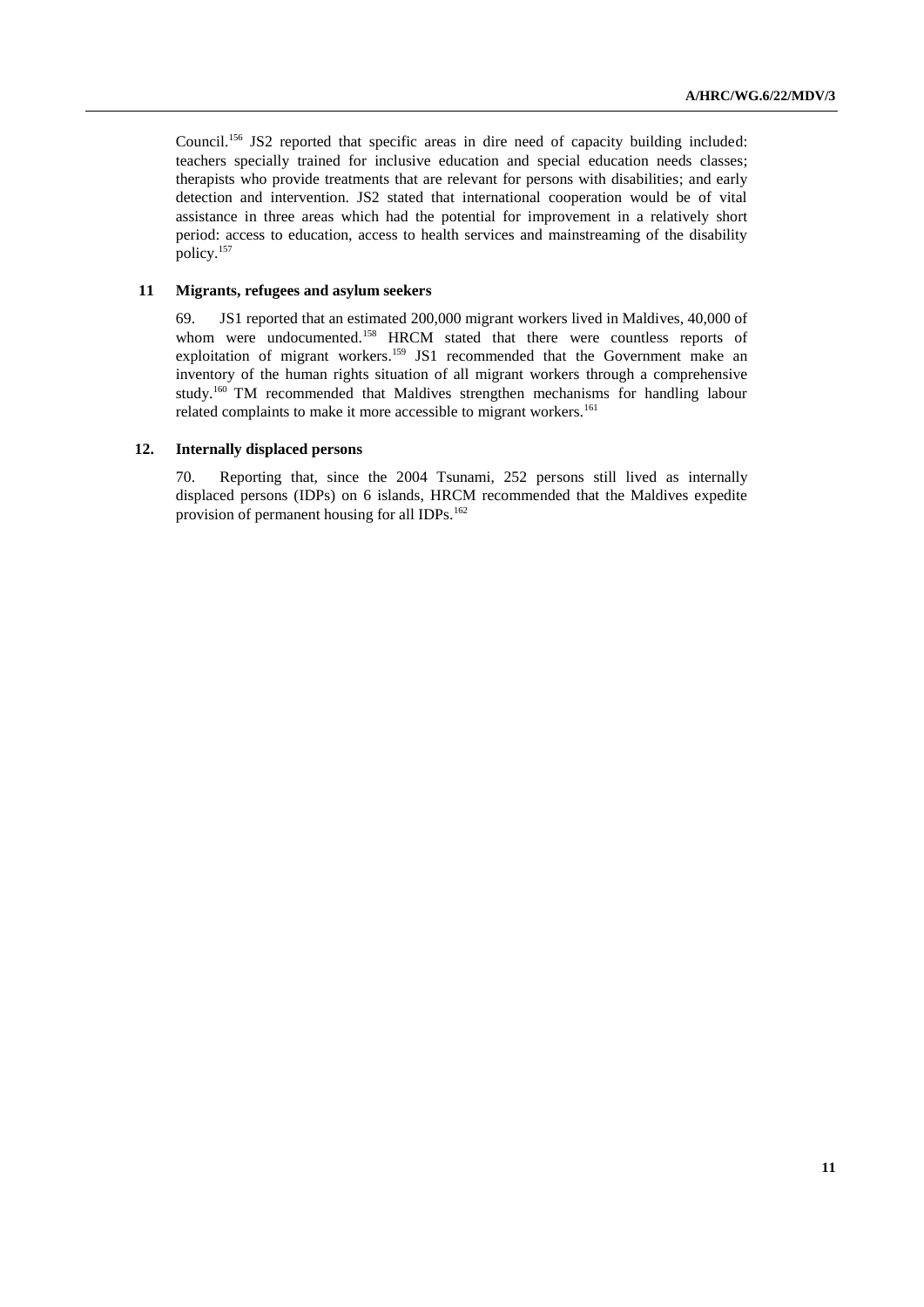# *Notes*

| 1 |                                     | The stakeholders listed below have contributed information for this summary; the full texts of all original<br>submissions are available at: www.ohchr.org. |
|---|-------------------------------------|-------------------------------------------------------------------------------------------------------------------------------------------------------------|
|   | Civil society                       |                                                                                                                                                             |
|   | Individual submissions:             |                                                                                                                                                             |
|   | AI                                  | Amnesty International, London, United Kingdom of Great Britain and<br>Northern Ireland;                                                                     |
|   | ARC                                 | Advocating the Rights of Children, Male', Maldives;                                                                                                         |
|   | <b>CHRI</b>                         | Commonwealth Human Rights Initiative, New Delhi, India;                                                                                                     |
|   | <b>CRIN</b>                         | The Child Rights International Network, London, United Kingdom;                                                                                             |
|   | <b>ECLJ</b>                         | European Centre for Law and Justice, Strasbourg, France;                                                                                                    |
|   | <b>GIEACPC</b>                      | Global Initiative to End All Corporal Punishment of Children, London, United                                                                                |
|   |                                     | Kingdom;                                                                                                                                                    |
|   | <b>ISHR</b>                         | International Service for Human Rights, Geneva, Switzerland;                                                                                                |
|   | <b>MDN</b>                          | Maldivian Democracy Network, Male', Maldives;                                                                                                               |
|   | TM                                  | Transparency Maldives, Male', Maldives.                                                                                                                     |
|   | Joint submissions:                  |                                                                                                                                                             |
|   | JS <sub>1</sub>                     | Joint submission 1 submitted by: Maldivian Democracy Network, Voice of<br>Women, Dhi Youth Movement, Male', Maldives;                                       |
|   | JS <sub>2</sub>                     | Joint submission 2 submitted by: Child Advocacy Network of Disability                                                                                       |
|   |                                     | Organizations (CAN DO), Male', Maldives;                                                                                                                    |
|   | JS3                                 | Joint submission 3 submitted by: Minivan News and Minivan Radio, Male',                                                                                     |
|   |                                     | Maldives:                                                                                                                                                   |
|   | JS4                                 | Joint submission 4 submitted by: the Sexual Rights Initiative (SRI), Ottawa,                                                                                |
|   |                                     | Canada (The members of the Sexual Rights Initiative coalition are: Action                                                                                   |
|   |                                     | Canada for Population and Development (ACPD) (in consultative status with                                                                                   |
|   |                                     | ECOSOC), Akahatá – Equipo de Trabajo en Sexualidades y Géneros,                                                                                             |
|   |                                     | Coalition of African Lesbians (CAL), Creating Resources for Empowerment                                                                                     |
|   |                                     | in Action (CREA; India), Federation for Women and Family Planning                                                                                           |
|   |                                     | (Poland) (in consultative status with ECOSOC), Egyptian Initiative for                                                                                      |
|   |                                     | Personal Rights (EIPR); Society for Health Education;                                                                                                       |
|   | JS5                                 | Joint submission 5 submitted by: CIVICUS: World Alliance for Citizen                                                                                        |
|   |                                     | Participation, Johannesburg (South Africa); and Voice of Women, Male',                                                                                      |
|   |                                     | Maldives.                                                                                                                                                   |
|   | National Human Rights Institutions: |                                                                                                                                                             |
|   | <b>HRCM</b>                         | Human Rights Commission Maldives.                                                                                                                           |
|   |                                     | The following abbreviations may have been used in the present document:                                                                                     |
|   | <b>ICERD</b>                        | International Convention on the Elimination of All Forms of Racial                                                                                          |
|   |                                     | Discrimination;                                                                                                                                             |
|   | <b>ICESCR</b>                       | International Covenant on Economic, Social and Cultural Rights;                                                                                             |
|   | <b>OP-ICESCR</b>                    | Optional Protocol to ICESCR;                                                                                                                                |
|   | <b>ICCPR</b>                        | International Covenant on Civil and Political Rights;                                                                                                       |
|   | <b>ICCPR-OP 1</b>                   | Optional Protocol to ICCPR;                                                                                                                                 |
|   | <b>ICCPR-OP2</b>                    | Second Optional Protocol to ICCPR, aiming at the abolition of the death                                                                                     |
|   |                                     |                                                                                                                                                             |
|   |                                     | penalty;                                                                                                                                                    |
|   | <b>CEDAW</b>                        | Convention on the Elimination of All Forms of Discrimination against<br>Women:                                                                              |
|   | OP-CEDAW                            | Optional Protocol to CEDAW;                                                                                                                                 |
|   | <b>CAT</b>                          | Convention against Torture and Other Cruel, Inhuman or Degrading                                                                                            |
|   |                                     | Treatment or Punishment;                                                                                                                                    |
|   | OP-CAT                              | Optional Protocol to CAT;                                                                                                                                   |
|   | <b>CRC</b>                          | Convention on the Rights of the Child;                                                                                                                      |
|   | OP-CRC-AC                           | Optional Protocol to CRC on the involvement of children in armed conflict;                                                                                  |
|   | OP-CRC-SC                           | Optional Protocol to CRC on the sale of children, child prostitution and child                                                                              |
|   |                                     | pornography;                                                                                                                                                |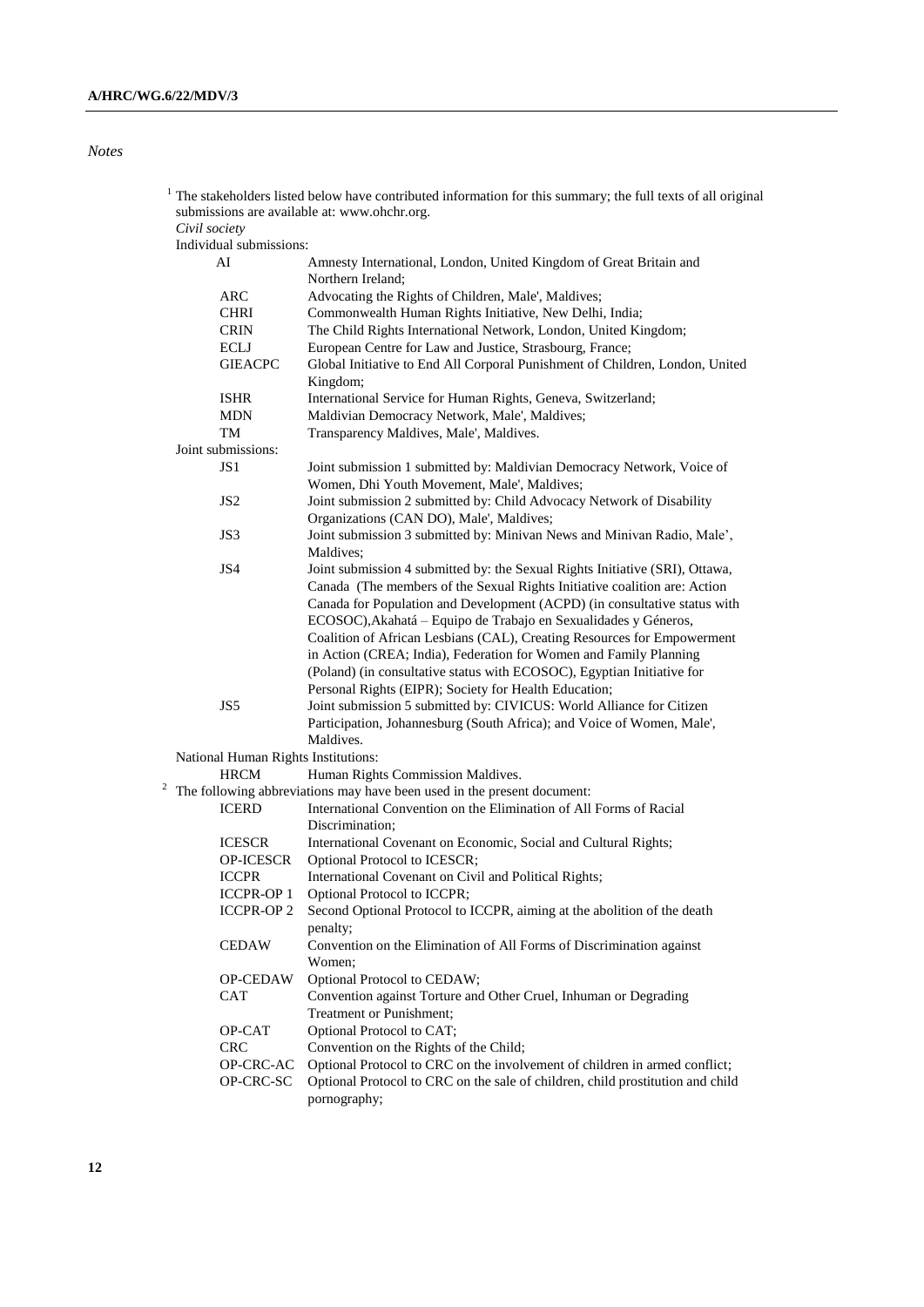| OP-CRC-IC      | Optional Protocol to CRC on a communications procedure;                  |
|----------------|--------------------------------------------------------------------------|
| <b>ICRMW</b>   | International Convention on the Protection of the Rights of All Migrant  |
|                | Workers and Members of Their Families:                                   |
| <b>CRPD</b>    | Convention on the Rights of Persons with Disabilities;                   |
| <b>OP-CRPD</b> | <b>Optional Protocol to CRPD;</b>                                        |
| <b>ICPPED</b>  | International Convention for the Protection of All Persons from Enforced |
|                | Disappearance.                                                           |

- <sup>3</sup> For the full text of the recommendations, see A/HRC/16/7, paras. 100.11 (Ecuador), 100.12 (Slovenia) and 100.13 (Austria).
- AI, p.1.
- $5$  For the full text of the recommendations, see A/HRC/16/7, paras. 100.10 (Brazil).
- $6$  TM, paras. 32 and 34.
- <sup>7</sup> TM, para. 32.
- <sup>8</sup> JS1, recommendation c, p.6.
- <sup>9</sup> CHRI, section B, recommendation 2.
- $10$  MDN, recommendation b, p.3.
- <sup>11</sup> For the full text of the commitments, see A/68/359, pp.4-5.
- <sup>12</sup> ARC, recommendations, para. 4, p.1 and para 13, p.3.
- <sup>13</sup> For the full text of the recommendations, see A/HRC/16/7, paras. 100.15 (Slovenia), 100.16 (State of Palestine), 100.17 (Brazil), 100.19 (Slovakia), 100.21 (Spain).
- <sup>14</sup> ARC, recommendation, para. 5, p.2.
- <sup>15</sup> For the full text of the recommendations, see A/HRC/16/7, paras. 100.15 (Slovenia), 100.16 (State of Palestine), 100.17 (Brazil), 100.20 (Canada), 100.21 (Spain).
- <sup>16</sup> JS1, para. 1a, p.2.
- <sup>17</sup> HRCM, recommendation, paras. 20-22, p.5.
- <sup>18</sup> ARC, para. 3.
- <sup>19</sup> TM, recommendation, para. 6.
- <sup>20</sup> ARC, para. 9.
- <sup>21</sup> HRCM, recommendation, para. 19, p.5.
- <sup>22</sup> HRCM, recommendation, para. 8, p.3.
- <sup>23</sup> AI, p.2.
- $24$  AI, recommendation, p. 4.
- <sup>25</sup> ISHR, part 5.
- $^{26}$  AI, recommendation, p. 4.
- <sup>27</sup> CHRI, para. 4. See also CHRI, paras. 5 and 6.
- <sup>28</sup> CHRI, recommendation 1, part A. See also, HRCM, section on Access to justice, recommendation p.3 and TM, para. 41.
- <sup>29</sup> ISHR, recommendations, part 6.
- <sup>30</sup> For the full text of the recommendations, see A/HRC/16/7, paras. 100.27 (Hungary) and 100.28 (Norway).
- $31$  JS4, section 1, part c and recommendation 3, p.2.
- <sup>32</sup> JS4, executive summary, p.1.
- <sup>33</sup> JS4, part 4, paras. a and b and recommendations 1-3, pp. 5-6.
- <sup>34</sup> HRCM, para. 25.
- <sup>35</sup> JS1, para. 44 and recommendation g, p.11. See also, recommendations, e, f and h.
- <sup>36</sup> JS1, para. 37.
- <sup>37</sup> HRCM, para. 17.
- <sup>38</sup> AI, p.3.
- $39$  AI, recommendations, p.5.
- <sup>40</sup> See A/HRC/16/7/Add.1, para. 100.56.
- $41$  AI, p.1.
- $42$  CRIN, para. 2.
- <sup>43</sup> CHRI, para. 9.
- <sup>44</sup> JS1, para. 9.
- $45$  CHRI, para. 9.
- <sup>46</sup> HRCM, para. 19 and recommendation, p.5.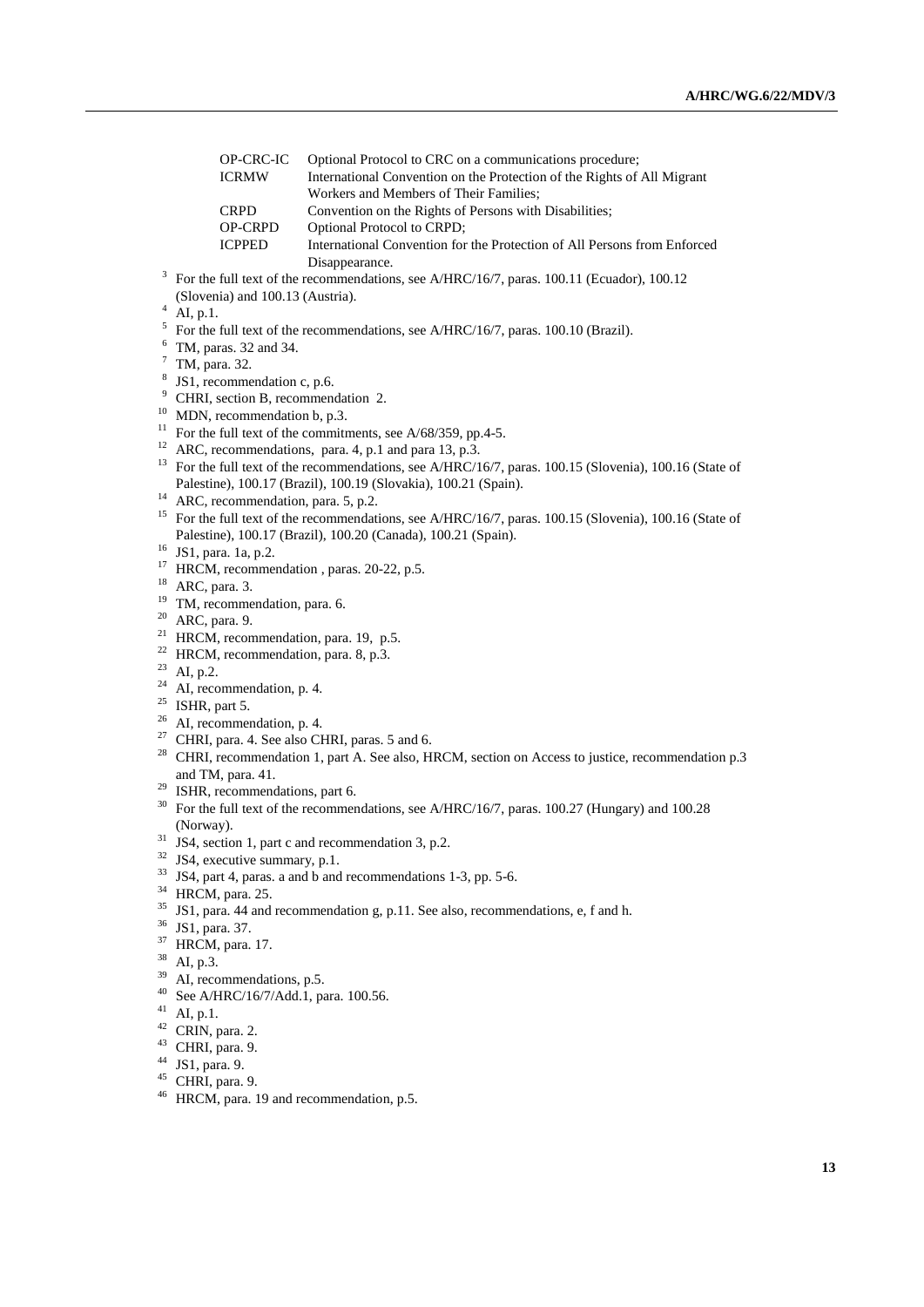- <sup>47</sup> JS1, recommendation a, p.5.<br><sup>48</sup> HPCM para 1 and recommended
- HRCM, para. 1 and recommendation p.2. See also, HRCM, para. 18.
- CHRI, paras. 13-14.
- JS1, para. 53.
- HRCM, para. 4.
- AI, p.4.
- <sup>53</sup> JS1, recommendation j, p.13. See also, HRCM, para. 11 and recommendations.
- JS5, para. 3.5.
- <sup>55</sup> For the full text of the recommendations, see A/HRC/16/7, para. 100.58 (France, Austria, New Zealand, Brazil).
- AI, p.1. See also, CHRI, paras. 11-12.
- JS1, para. 42.
- JS4, part 5, para. d.
- JS1, para. 42 and AI, p.2.
- <sup>60</sup> AI, recommendations, p.4.
- GIEACPC, para. 2.2.
- HRCM, para. 5.
- HRCM, para. 5.
- ARC, section D, part a, para. 17, recommendation p.4
- <sup>65</sup> JS4, part 1, para.b.
- JS1, para. 41.
- HRCM, para. 20.
- JS4, p. 9, recommendations 3 and 4.
- HRCM, para. 17.
- CHRI para. 11.
- MDN, para. 39.
- JS1, para. 44.
- ARC, para. 6, recommendations, p.2.
- ARC, paras. 7-8, recommendation, p.2.
- ARC, para. 13, recommendation, p.3.
- HRCM, paras. 2-3 and recommendation.
- See submissions of AI, p. 2 and p. 4, ARC, part c, p. 3, CHRI, paras 6 and 9 and recommendations, pp. 1-3, CRIN, pp.1-4, HRCM, paras. 6-8 and 18-19, pp. 2-5, ISHR, parts 1, 4 and 6, pp.1-2, JS1, paras. 21-31, JS3, paras. 24-26 and TM, paras. 36-44.
- $^{78}$  AI, p.2.
- AI, p.2.
- JS1, paras. 21-31, recommendation d, p.9.
- TM, paras. 38-39.
- <sup>82</sup> TM, recommendations, paras. 42 and 44.
- ISHR, part 4, p.2.
- ISHR, part 2, p.1 and JS1, para. 29.
- TM, para. 37.
- MDN, para. 30. See also, TM, para. 14.
- See also, TM, para. 36.
- AI, p.2.
- <sup>89</sup> CRIN, para. 17, recommendations.
- <sup>90</sup> For the full text of the recommendations, see A/HRC/16/7, paras. 100.50 (Norway), 100.51 (Australia), 100.52 (Canada), 100.53 (France), 100.54 (France).
- CHRI, part E, recommendations 1-3.
- AI, p.1.
- <sup>93</sup> ISHR, part 4, p.2.
- ECLJ, para. 4.
- $^{95}$  JS5, para. 4.9.
- AI, p.3.
- <sup>97</sup> JS3, para. 17.
- AI, p.3.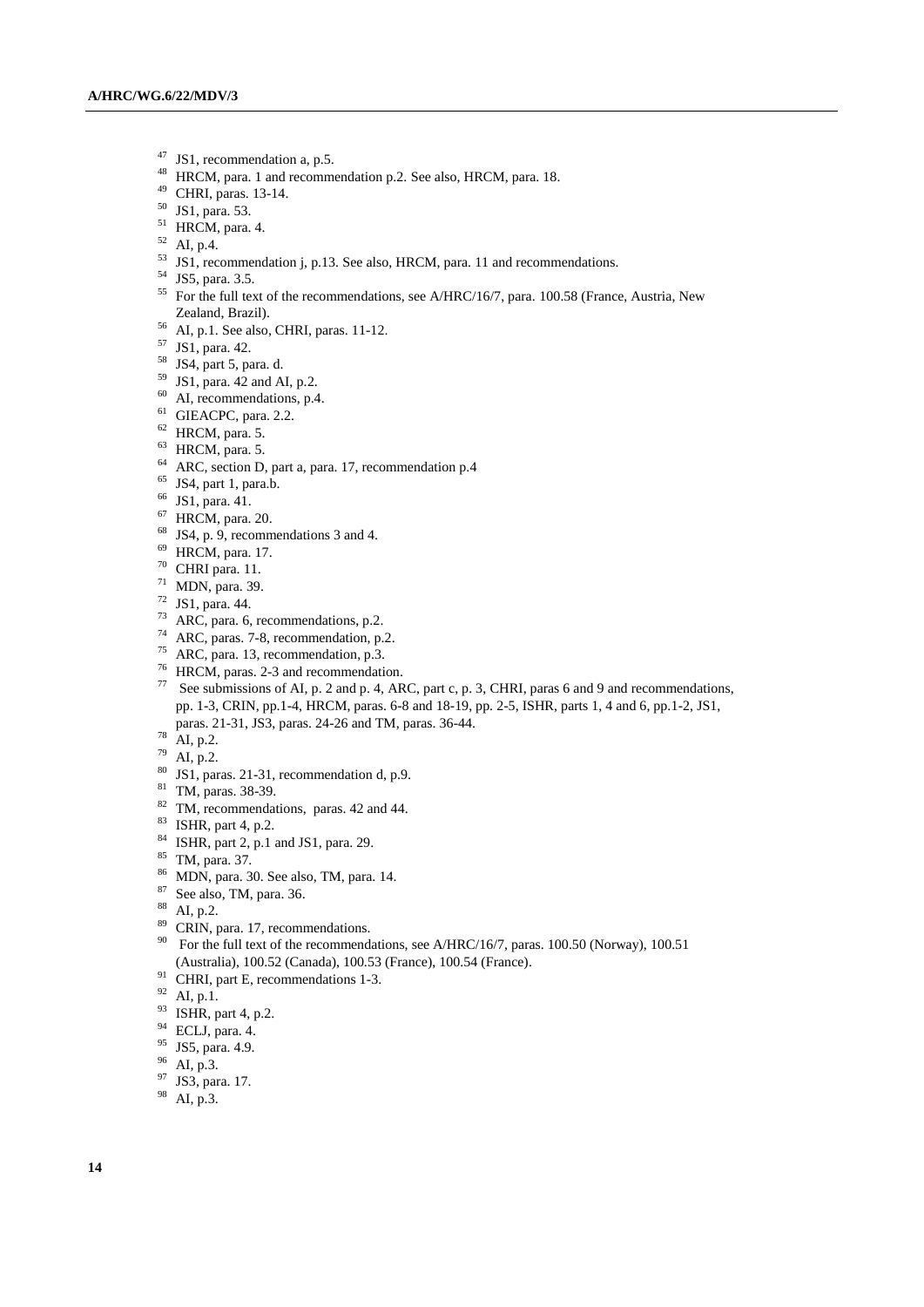- <sup>99</sup> AI, p.5.
- <sup>100</sup> MDN, recommendation a, p.2.
- <sup>101</sup> MDN, para. 33 and ECLJ, paras. 3-4. See also, MDN, para. 31.
- <sup>102</sup> MDN, para. 36. See also, ECLJ.
- <sup>103</sup> ECLJ, para. 12.
- $104$  JS3, para. 6.
- <sup>105</sup> JS5, para. 4.4.
- <sup>106</sup> JS5, para. 4.7. See also, JS3, para. 10.
- <sup>107</sup> JS3, para. 11.
- <sup>108</sup> MDN, para. 11.
- <sup>109</sup> JS5, para. 4.6.
- <sup>110</sup> JS3, para. 18.
- <sup>111</sup> JS3, para. 19 and JS5, para. 4.6.
- <sup>112</sup> CHRI, para. 17.
- <sup>113</sup> JS3, para. 20.
- <sup>114</sup> JS5, para 4.6.
- <sup>115</sup> JS3, para 23.
- <sup>116</sup> HRCM, para. 9.
- <sup>117</sup> JS5, recommendation, para. 6.3 and para. 4.10.
- <sup>118</sup> TM, paras. 24 and 26.
- <sup>119</sup> For the full text of the recommendations, see A/HRC/16/7, paras. 100.22 (Brazil), 100.25 (Qatar), 100.34 (Bhutan), 100.35 (Sri Lanka), 100.36 (State of Palestine), 100.37 (Saudi Arabia), 100.103 (Slovenia) and 100.119 (Nigeria).
- $120$  TM, para. 21.
- $121$  ISHR, part 5.
- <sup>122</sup> JS3, paras. 24 and 25.
- <sup>123</sup> HRCM, para. 12.
- <sup>124</sup> MDN, para. 17.
- <sup>125</sup> CHRI, para. 15.
- <sup>126</sup> JS5, recommendations, para. 6.4. See also, HRCM, paras. 11-12 and recommendations.
- $127$  HRCM, para. 13.
- <sup>128</sup> JS5, paras. 2.9 and 2.10.
- <sup>129</sup> JS5, para. 2.10 and MDN, para. 28.
- <sup>130</sup> MDN, para. 27.
- <sup>131</sup> JS5, recommendations, para. 6.1.
- <sup>132</sup> HRCM, section on freedom of expression, paras. 9-10, recommendation, p.3. See also, JS5, recommendations, paras 6.2 and 6.3, ISHR, recommendations, part 6, CHRI, section D, recommendation 1, MDN, recommendations d and f, pp.3-4, TM, recommendations 15 and 25, AI, recommendations p.5.
- <sup>133</sup> JS5, para. 2.12.
- <sup>134</sup> TM, para. 17 and recommendation, para. 19.
- <sup>135</sup> JS1, para. 31, p.9.
- <sup>136</sup> TM, recommendations, paras. 11 and 29-30.
- <sup>137</sup> For the full text of the recommendations, see A/HRC/16/7, paras. 100.45 (United Kingdom), 100.46 (Norway), 100.106 (Philippines).
- <sup>138</sup> JS4, Section 2, part a, p. 2.
- <sup>139</sup> JS1, para. 45.
- $140$  JS4, section 2, part a, p.2.
- $141$  JS4, section 2, part f, p. 3.
- <sup>142</sup> JS4, section 2, recommendations 1-5, p. 4. See also, HRCM, paras. 20-22 and recommendations, p. 5.
- <sup>143</sup> HRCM, para. 13 and recommendation.
- <sup>144</sup> HRCM, para. 23.
- <sup>145</sup> HRCM, para. 23.
- $146$  JS4, section 5, para. a.
- <sup>147</sup> JS1, para. 43.
- <sup>148</sup> HRCM, para. 15.